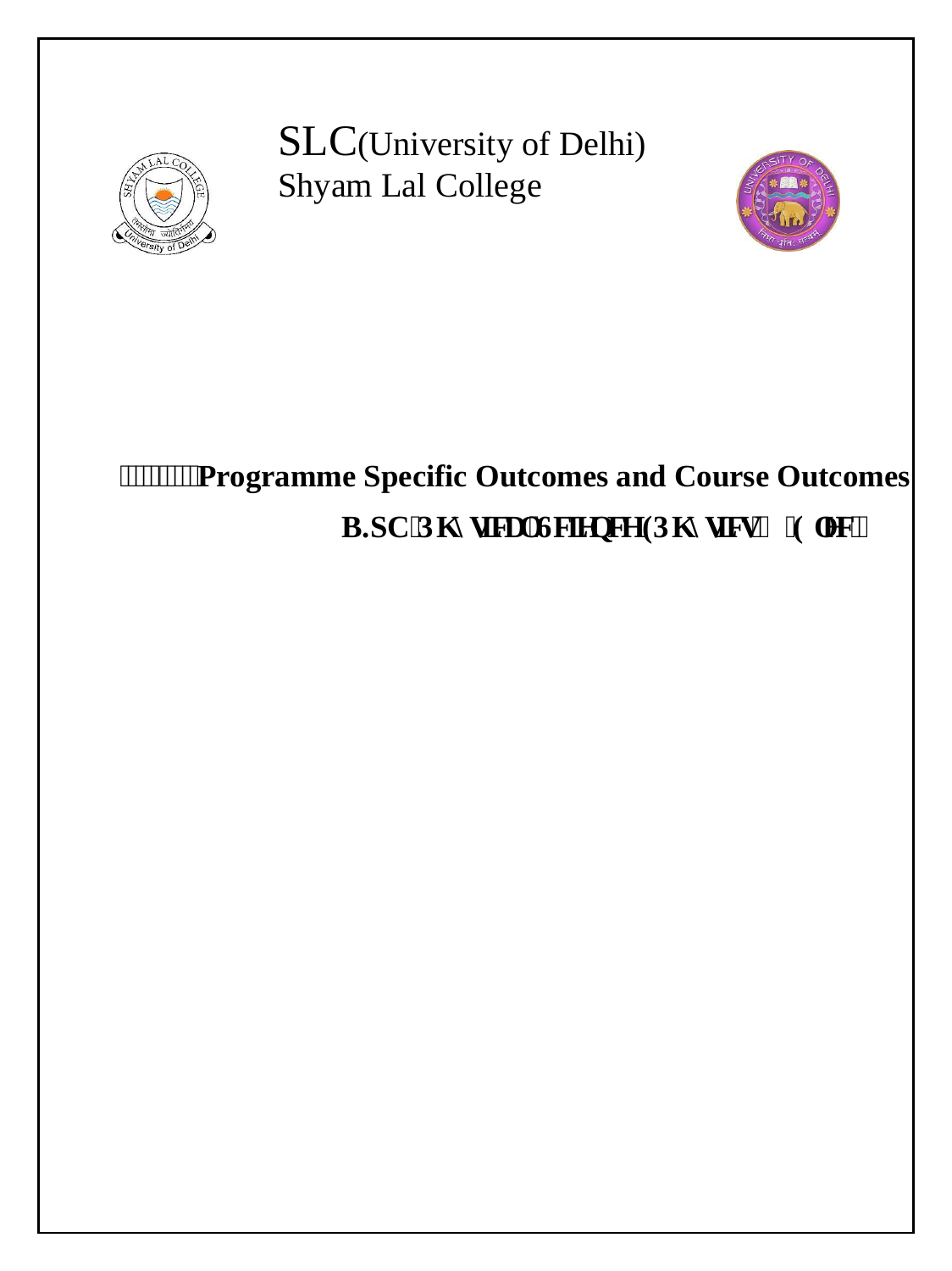| <b>B.Sc. Physical Science</b><br><b>Discipline: Physics</b> |                                    |                                                                                                                                                                                                                                                                                                                                                                                                                                                                                                                                                                                                                                                                               |                                                                                                                                                                                                                                                                                                                                                                                                                                           |  |
|-------------------------------------------------------------|------------------------------------|-------------------------------------------------------------------------------------------------------------------------------------------------------------------------------------------------------------------------------------------------------------------------------------------------------------------------------------------------------------------------------------------------------------------------------------------------------------------------------------------------------------------------------------------------------------------------------------------------------------------------------------------------------------------------------|-------------------------------------------------------------------------------------------------------------------------------------------------------------------------------------------------------------------------------------------------------------------------------------------------------------------------------------------------------------------------------------------------------------------------------------------|--|
| <b>Semester</b>                                             | <b>Papers</b>                      | <b>Course Learning Outcomes</b>                                                                                                                                                                                                                                                                                                                                                                                                                                                                                                                                                                                                                                               | Methodology (to achieve specific outcomes)                                                                                                                                                                                                                                                                                                                                                                                                |  |
| Sem-I                                                       | Mechanics                          | • Understand the role of vectors and their<br>application to various dynamical situations.<br>• Learn the concept of Inertial reference frames.<br>• Learn the concept of conservation of energy,<br>momentum, angular momentum and apply them<br>to basic problems.<br>• Understand special theory of relativity - special<br>relativistic effects and their effects on the mass<br>and energy of a moving object.                                                                                                                                                                                                                                                           | Blended mode of teaching with flip classroom<br>1.<br>approach<br>In place of traditional chalk and board method<br>2.<br>we adopt JAM board.<br>Video lectures from SWAYAM and NPTEL<br>3.<br>Virtual Labs (Amrita Lab etc.)<br>4.<br>Correlation of concepts with Experiments in<br>Laboratory<br>Assessment based upon continuous evaluation<br>6.<br>including quizzes, assignments projects,<br>presentations, and class test.       |  |
| Sem-II                                                      | <b>Electricity &amp; Magnetism</b> | • Demonstrate Gauss law, Coulomb's law for the<br>electric field, and apply it to systems of point<br>charges as well as line, surface, and volume<br>distributions of charges.<br>• Apply Gauss's law of electrostatics to solve a<br>variety<br>of problems. Articulate knowledge of electric<br>current, resistance and capacitance in terms of<br>electric field and electric potential.<br>• Calculate the magnetic forces that act on moving<br>charges and the magnetic fields due to<br>currents (Biot-Savart and Ampere laws)<br>• Have brief idea of magnetic materials, understand<br>the concepts of induction, solve problems<br>using Faraday's and Lenz's laws | Blended mode of teaching with flip classroom<br>1.<br>approach<br>In place of traditional chalk and board method<br>2.<br>we adopt JAM board.<br>Video lectures from SWAYAM and NPTEL<br>3.<br>Virtual Labs (Amrita Lab etc.)<br>4.<br>Correlation of concepts with Experiments in<br>5.<br>Laboratory<br>Assessment based upon continuous evaluation<br>6.<br>including quizzes, assignments projects,<br>presentations, and class test. |  |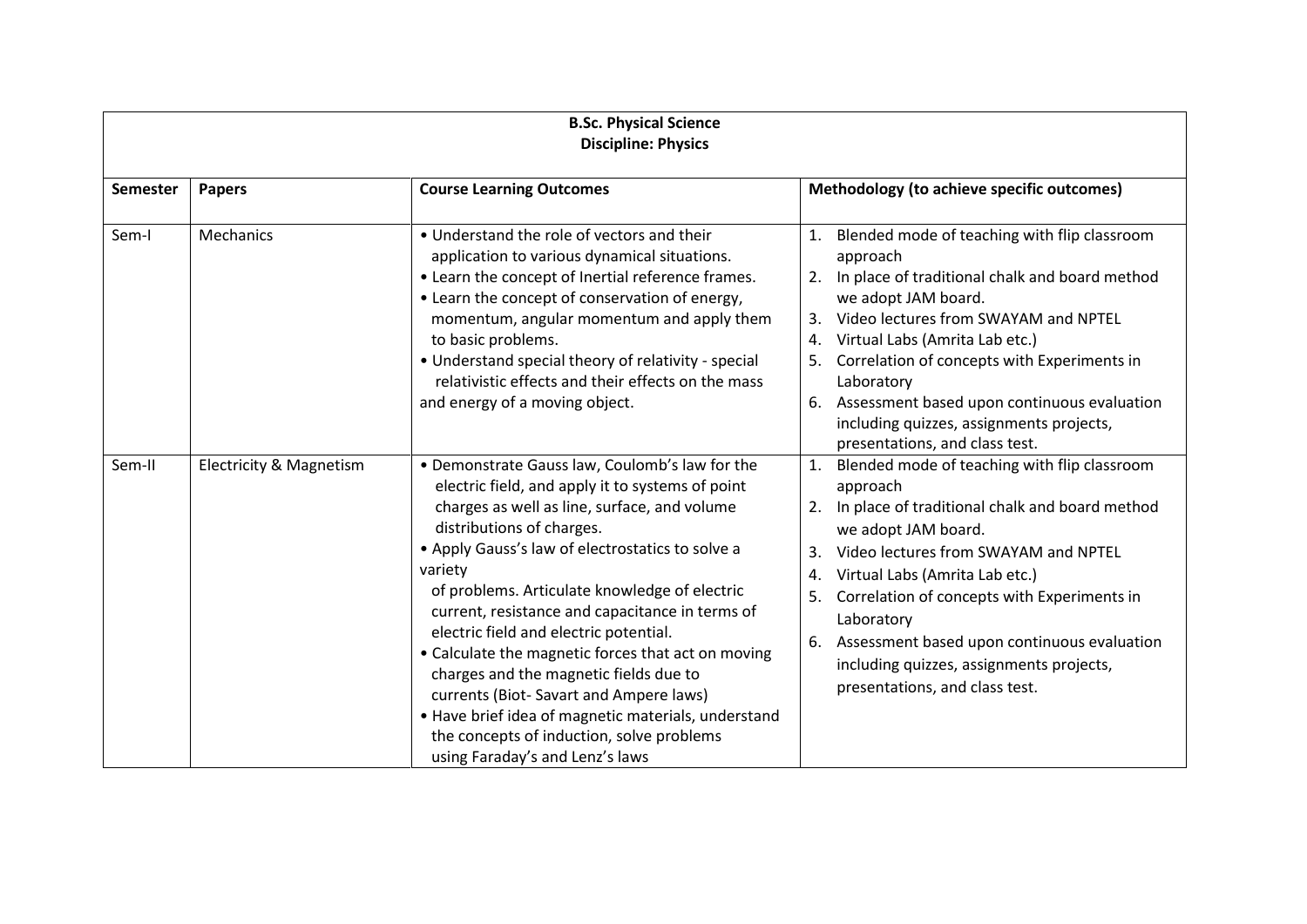| Sem III | <b>Thermal Physics &amp; Statistical</b> | • Learn the basic concepts of thermodynamics, the        | 1. | Blended mode of teaching with flip classroom   |
|---------|------------------------------------------|----------------------------------------------------------|----|------------------------------------------------|
|         | Mechanics                                | first and the second law of thermodynamics, the          |    | approach                                       |
|         |                                          | concept of entropy and the associated theorems,          | 2. | In place of traditional chalk and board method |
|         |                                          | thermodynamic<br>potentials<br>the<br>and<br>their       |    | we adopt JAM board.                            |
|         |                                          | physical interpretations. They are also expected to      | 3. | Video lectures from SWAYAM and NPTEL           |
|         |                                          | Maxwell's<br>thermodynamic<br>learn<br>relations.        | 4. | Virtual Labs (Amrita Lab etc.)                 |
|         |                                          | • Know the fundamentals of the kinetic theory of         | 5. | Correlation of concepts with Experiments in    |
|         |                                          | Maxwell-Boltzman<br>distribution<br>law,<br>gases,       |    | Laboratory                                     |
|         |                                          | equipartition of energies, mean free path of             | 6. | Assessment based upon continuous evaluation    |
|         |                                          | molecular<br>collisions,<br>viscosity,<br>thermal        |    | including quizzes, assignments projects,       |
|         |                                          | conductivity, diffusion and Brownian motion.             |    |                                                |
|         |                                          | • Learn about the black body radiations, Stefan-         |    | presentations, and class test.                 |
|         |                                          | Boltzmann's<br>Rayleigh-Jean's<br>law,<br>law<br>and     |    |                                                |
|         |                                          | Planck's<br>and<br>their<br>significances.<br>law        |    |                                                |
|         |                                          | • Learn the quantum statistical distributions, viz., the |    |                                                |
|         |                                          | Bose-Einstein<br>statistics<br>the<br>Fermi-Dirac<br>and |    |                                                |
|         |                                          | statistics.                                              |    |                                                |
| Sem-IV  | Waves & Optics                           | classical wave equation in transverse and longitudinal   | 1. | Blended mode of teaching with flip classroom   |
|         |                                          | waves and solving a range of physical                    |    | approach                                       |
|         |                                          | systems on its basis.                                    |    | In place of traditional chalk and board method |
|         |                                          | • Understand Concept of normal modes in transverse       |    | we adopt JAM board.                            |
|         |                                          | and longitudinal waves: their frequencies and            | 3. | Video lectures from SWAYAM and NPTEL           |
|         |                                          | configurations.                                          | 4. | Virtual Labs (Amrita Lab etc.)                 |
|         |                                          | • Understand Interference as superposition of waves      |    | Correlation of concepts with Experiments in    |
|         |                                          | from coherent sources derived from same                  |    |                                                |
|         |                                          | parent source. Demonstrate understanding of              |    | Laboratory                                     |
|         |                                          | Interference experiments: Young's Double Slit,           | 6. | Assessment based upon continuous evaluation    |
|         |                                          | Fresnel's biprism, Llyod's Mirror, Newton's Rings.       |    | including quizzes, assignments projects,       |
|         |                                          | • Demonstrate basic concepts of Diffraction:             |    | presentations, and class test.                 |
|         |                                          | Superposition of wavelets diffracted from apertures.     |    |                                                |
|         |                                          | Understand Fraunhoffer Diffraction from a slit.          |    |                                                |
|         |                                          | Concept of Polarization.                                 |    |                                                |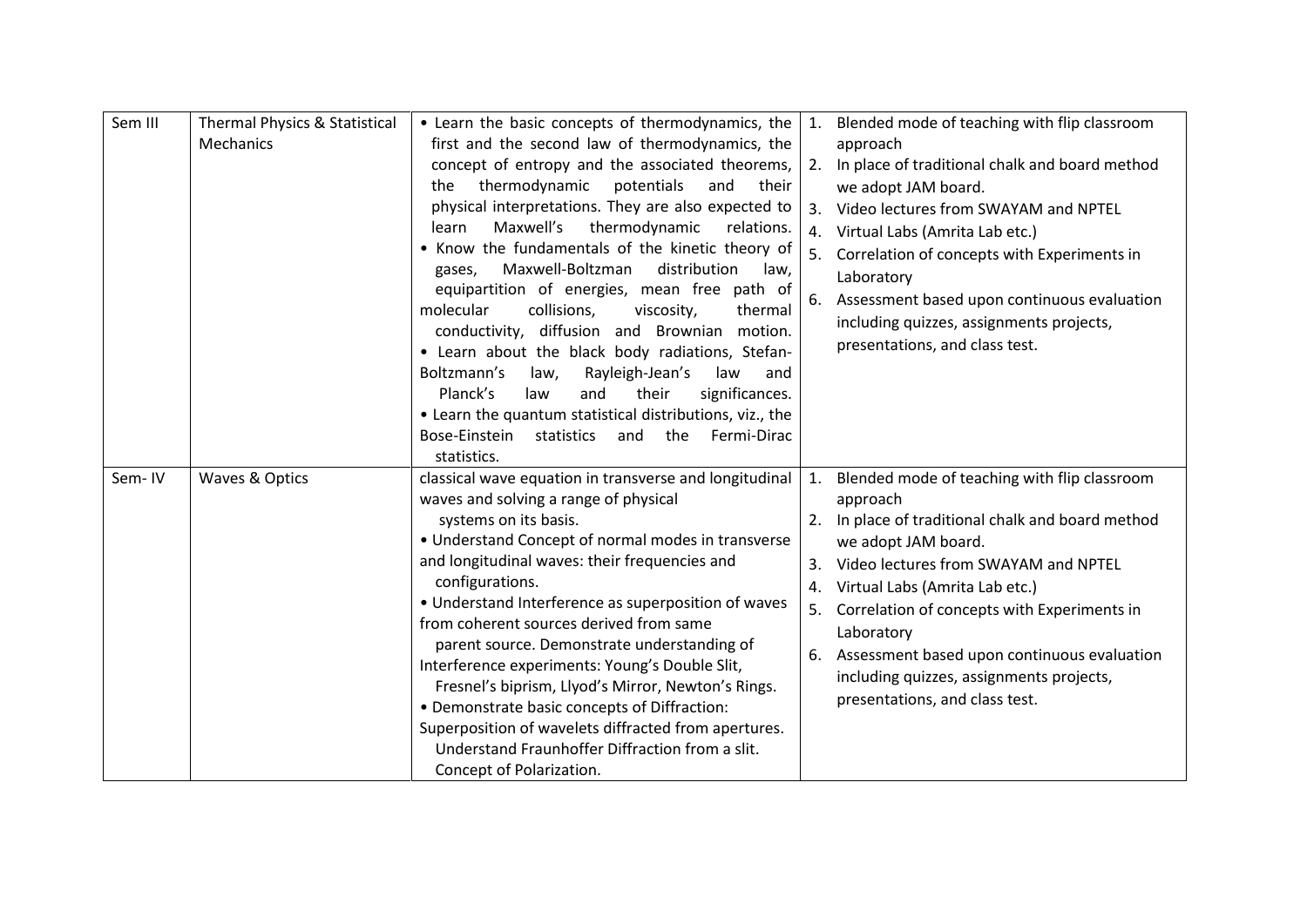| Sem-IV | <b>Basic Instrumentation Skill</b> | • Course learning begins with the basic               |    | Blended mode of teaching with flip classroom      |
|--------|------------------------------------|-------------------------------------------------------|----|---------------------------------------------------|
|        |                                    | understanding of the measurement and errors in        |    | approach                                          |
|        |                                    | measurement. It then familiarizes about each and      |    | 2. In place of traditional chalk and board method |
|        |                                    | every specification of a multimeter,                  |    | we adopt JAM board.                               |
|        |                                    | multimeters, multivibrators, rectifiers, amplifiers,  | 3. | Video lectures from SWAYAM and NPTEL              |
|        |                                    | oscillators and high voltage probes                   | 4. | Virtual Labs (Amrita Lab etc.)                    |
|        |                                    | and their significance with hands on mode.            |    | Correlation of concepts with Experiments in       |
|        |                                    | • Explanation of the specifications of CRO and their  |    | Laboratory                                        |
|        |                                    | significance. Complete explanation of                 | 6. | Hands on training with various instruments        |
|        |                                    | CRT.                                                  |    | (CRO, DSO, Function generator etc.)               |
|        |                                    | • Students learn the use of CRO for the measurement   | 7. | Virtual tour of industries.                       |
|        |                                    | of voltage (DC and AC), frequency                     | 8. | Assessment based upon continuous evaluation       |
|        |                                    | and time period. Covers the Digital Storage           |    | including quizzes, assignments projects,          |
|        |                                    | Oscilloscope and its principle of working.            |    | presentations, and class test.                    |
|        |                                    | • Students learn principles of voltage measurement.   |    |                                                   |
|        |                                    | Students should be able to understand                 |    |                                                   |
|        |                                    | the advantages of electronic voltmeter over           |    |                                                   |
|        |                                    | conventional multimeter in terms of                   |    |                                                   |
|        |                                    | sensitivity etc. Types of AC millivoltmeter should    |    |                                                   |
|        |                                    | be covered.                                           |    |                                                   |
|        |                                    | • Covers the explanation and specifications of Signal |    |                                                   |
|        |                                    | and pulse Generators: low frequency                   |    |                                                   |
|        |                                    | signal generator and pulse generator. Students        |    |                                                   |
|        |                                    | should be familiarized with testing and               |    |                                                   |
|        |                                    | specifications.                                       |    |                                                   |
|        |                                    | • Students learn about the working principles and     |    |                                                   |
|        |                                    | specifications of basic LCR bridge.                   |    |                                                   |
|        |                                    | Hands on ability to use analog and digital            |    |                                                   |
|        |                                    | instruments like digital multimeter and               |    |                                                   |
|        |                                    | frequency counter                                     |    |                                                   |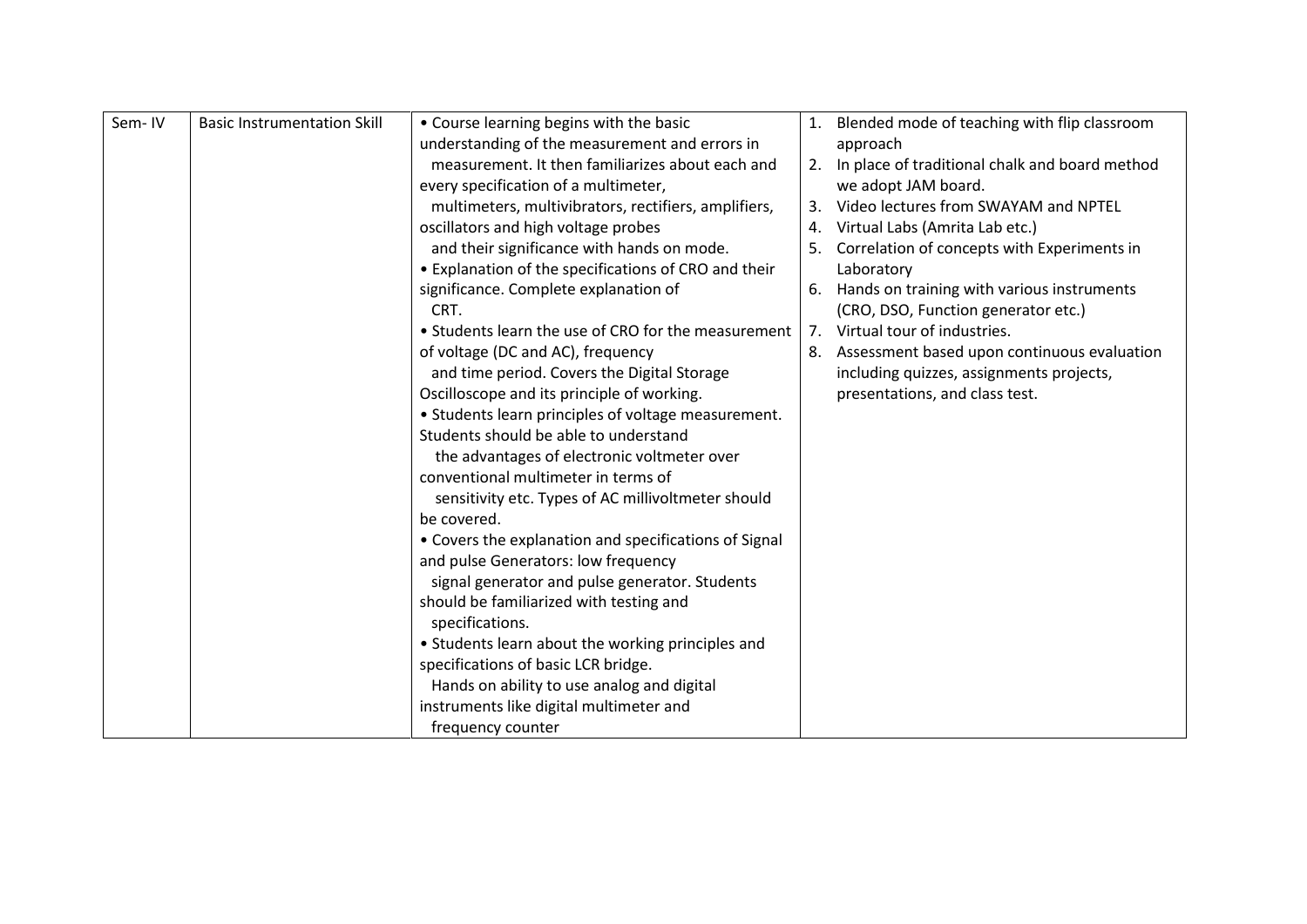| Sem-IV | <b>Electrical Circuits &amp; Network</b> | • Demonstrate good comprehension of basic                | 1.             | Blended mode of teaching with flip classroom   |
|--------|------------------------------------------|----------------------------------------------------------|----------------|------------------------------------------------|
|        | <b>Skills</b>                            | principles of electricity including ideas about voltage, |                | approach                                       |
|        |                                          | current and resistance.                                  | 2.             | In place of traditional chalk and board method |
|        |                                          | • Develop the capacity to analyse and evaluate           |                | we adopt JAM board.                            |
|        |                                          | schematics of power efficient electrical circuits while  | 3.             | Video lectures from SWAYAM and NPTEL           |
|        |                                          | demonstrating insight into tracking of                   | 4.             | Virtual Labs (Amrita Lab etc.)                 |
|        |                                          | interconnections within elements while identifying       |                | Correlation of concepts with Experiments in    |
|        |                                          | current flow and voltage drop.                           |                | Laboratory                                     |
|        |                                          | · Gain knowledge about generators, transformers          | 6.             | Hands on training with various instruments     |
|        |                                          | and electric motors. The knowledge would include         |                | (CRO, DSO, Function generator etc.)            |
|        |                                          | interfacing aspects and consumer defined control of      | 7 <sub>1</sub> | Virtual tour of industries.                    |
|        |                                          | speed and power.                                         | 8.             | Assessment based upon continuous evaluation    |
|        |                                          | • Acquire capacity to work theoretically and             |                | including quizzes, assignments projects,       |
|        |                                          | practically with solid-state devices.                    |                | presentations, and class test.                 |
|        |                                          | • Delve into practical aspects related to electrical     |                |                                                |
|        |                                          | wiring like various types of conductors and cables,      |                |                                                |
|        |                                          | wiring-Star and delta connections, voltage drop and      |                |                                                |
|        |                                          | losses.                                                  |                |                                                |
|        |                                          | • Measure current, voltage, power in DC and AC           |                |                                                |
|        |                                          | circuits, acquire proficiency in fabrication of          |                |                                                |
|        |                                          | regulated power supply.                                  |                |                                                |
|        |                                          | • Develop capacity to identify and suggest types and     |                |                                                |
|        |                                          | sizes of solid and stranded cables, conduit lengths,     |                |                                                |
|        |                                          | cable trays, splices, crimps, terminal blocks and        |                |                                                |
|        |                                          | solder.                                                  |                |                                                |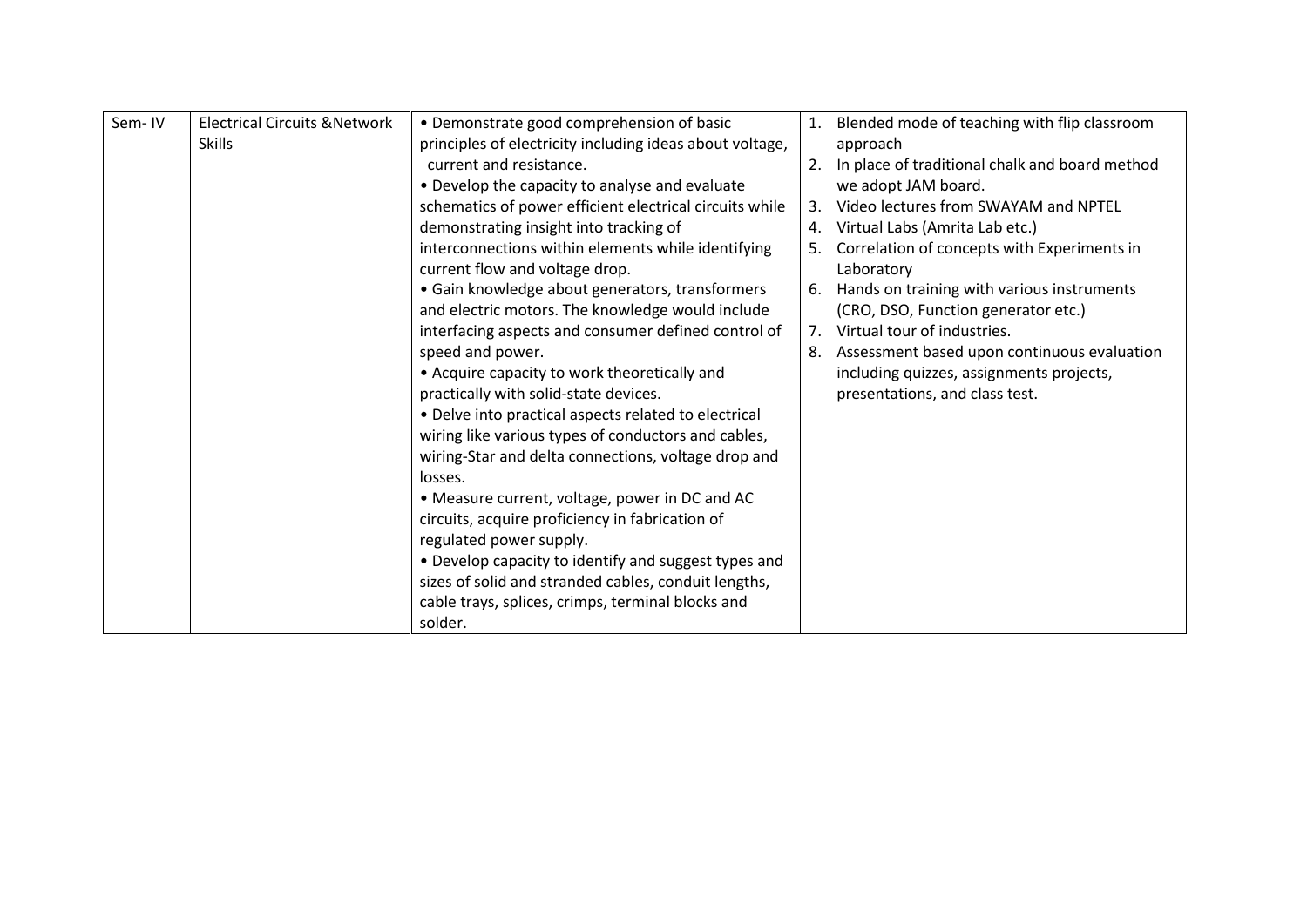| Sem-V | <b>Elements of Modern Physics</b> | • Explain how quantum mechanical concepts answer      | 1. | Blended mode of teaching with flip classroom   |
|-------|-----------------------------------|-------------------------------------------------------|----|------------------------------------------------|
|       |                                   | some of unanswered questions of Classical             |    | approach                                       |
|       |                                   | mechanics such as photoelectric effect, Compton       | 2. | In place of traditional chalk and board method |
|       |                                   | scattering etc.                                       |    | we adopt JAM board.                            |
|       |                                   | • Explain inadequacy of Rutherford model, discrete    | 3. | Video lectures from SWAYAM and NPTEL           |
|       |                                   | atomic spectra from hydrogen like atoms and its       | 4. | Virtual Labs (Amrita Lab etc.)                 |
|       |                                   | explanation on quantum mechanical basis.              | 5. | Correlation of concepts with Experiments in    |
|       |                                   | • Demonstrate ability to apply wave-particle duality  |    | Laboratory                                     |
|       |                                   | and uncertainty principle to solve physics problems.  | 6. | Hands on training with various instruments     |
|       |                                   | • Explain two slit interference experiment with       |    | (CRO, DSO, Function generator etc.)            |
|       |                                   | photons, atoms and particles establishing non-        | 7. | Virtual tour of industries.                    |
|       |                                   | deterministic nature of QM.                           | 8. | Assessment based upon continuous evaluation    |
|       |                                   | • Set up Schrodinger equation for behavior of a       |    | including quizzes, assignments projects,       |
|       |                                   | particle in a field of force for simple potential and |    | presentations, and class test.                 |
|       |                                   | find wave solutions establishing wave-like nature of  |    |                                                |
|       |                                   | particles.                                            |    |                                                |
|       |                                   | • Demonstrate ability to solve 1-D quantum            |    |                                                |
|       |                                   | problems including the quantum particle in a box, a   |    |                                                |
|       |                                   | well and the transmission and reflection of waves.    |    |                                                |
|       |                                   | • Explain nuclear structure, binding energy, nuclear  |    |                                                |
|       |                                   | models and impossibility of an electron being in the  |    |                                                |
|       |                                   | nucleus as a consequence of the uncertainty           |    |                                                |
|       |                                   | principle.                                            |    |                                                |
|       |                                   | • Understand radioactivity, radioactive decays, apply |    |                                                |
|       |                                   | radioactive laws to solve related physics problems    |    |                                                |
|       |                                   | and Pauli's prediction of neutrino, and the           |    |                                                |
|       |                                   | subsequent discovery                                  |    |                                                |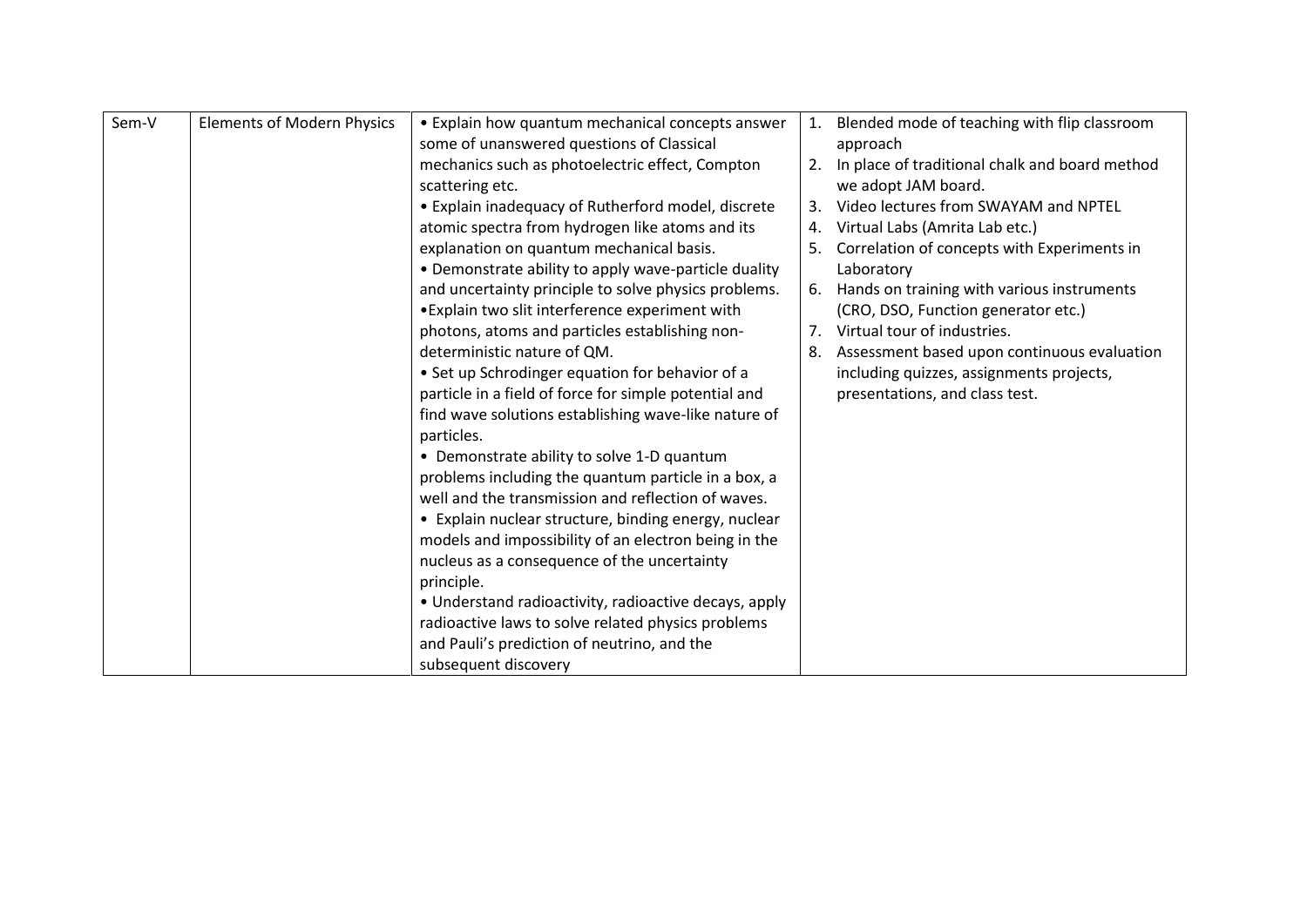| Sem-V  | Digital, Analog &          | • Differentiating the Analog and Digital circuits, the  | 1.             | Blended mode of teaching with flip classroom   |
|--------|----------------------------|---------------------------------------------------------|----------------|------------------------------------------------|
|        | Instrumentation            | concepts of number systems like Binary, BCD, Octal      |                | approach                                       |
|        |                            | and hexadecimal are developed to elaborate and          | 2.             | In place of traditional chalk and board method |
|        |                            | focus on the digital systems.                           |                | we adopt JAM board.                            |
|        |                            | • Characteristics and working of pn junction. Two       | 3.             | Video lectures from SWAYAM and NPTEL           |
|        |                            | terminal devices: Rectifier diodes, Zener diode,        | 4.             | Virtual Labs (Amrita Lab etc.)                 |
|        |                            | photodiode etc.                                         | 5.             | Correlation of concepts with Experiments in    |
|        |                            | • NPN and PNP transistors: Characteristics of           |                | Laboratory                                     |
|        |                            | different configurations, biasing, stabilization and    | 6.             | Hands on training with various instruments     |
|        |                            | their applications.                                     |                | (CRO, DSO, Function generator etc.)            |
|        |                            | • CE and two stage RC coupled transistor amplifier      |                | 7. Virtual tour of industries.                 |
|        |                            | using h-parameter model of the transistor.              | 8.             | Assessment based upon continuous evaluation    |
|        |                            | • Designing of different types of oscillators and their |                | including quizzes, assignments projects,       |
|        |                            | stabilities. · Ideal and practical op-amps:             |                | presentations, and class test.                 |
|        |                            | Characteristics and applications.                       |                |                                                |
|        |                            | • Timer circuits using IC 555 providing clock pulses to |                |                                                |
|        |                            | sequential circuits and develop multivibrators.         |                |                                                |
| Sem-VI | <b>Solid State Physics</b> | • Elucidate the concept of lattice, crystals and        | 1.             | Blended mode of teaching with flip classroom   |
|        |                            | symmetry operations.                                    |                | approach                                       |
|        |                            | . Understand the elementary lattice dynamics and its    | 2.             | In place of traditional chalk and board method |
|        |                            | influence on the properties of materials.               |                | we adopt JAM board.                            |
|        |                            | • Describe the main features of the physics of          | 3.             | Video lectures from SWAYAM and NPTEL           |
|        |                            | electrons in solids: origin of energy bands, and their  | 4.             | Virtual Labs (Amrita Lab etc.)                 |
|        |                            | influence electronic behavior.                          | 5.             | Correlation of concepts with Experiments in    |
|        |                            | • Explain the origin of dia-, para-, and ferro-magnetic |                | Laboratory                                     |
|        |                            | properties of solids. Explain the origin of the         | 6.             | Hands on training with various instruments     |
|        |                            | dielectric properties exhibited by solids and the       |                | (CRO, DSO, Function generator etc.)            |
|        |                            | concept of polarizability.                              | 7 <sub>1</sub> | Virtual tour of industries.                    |
|        |                            | • Learn the properties of superconductivity in solid.   | 8.             | Assessment based upon continuous evaluation    |
|        |                            |                                                         |                | including quizzes, assignments projects,       |
|        |                            |                                                         |                | presentations, and class test.                 |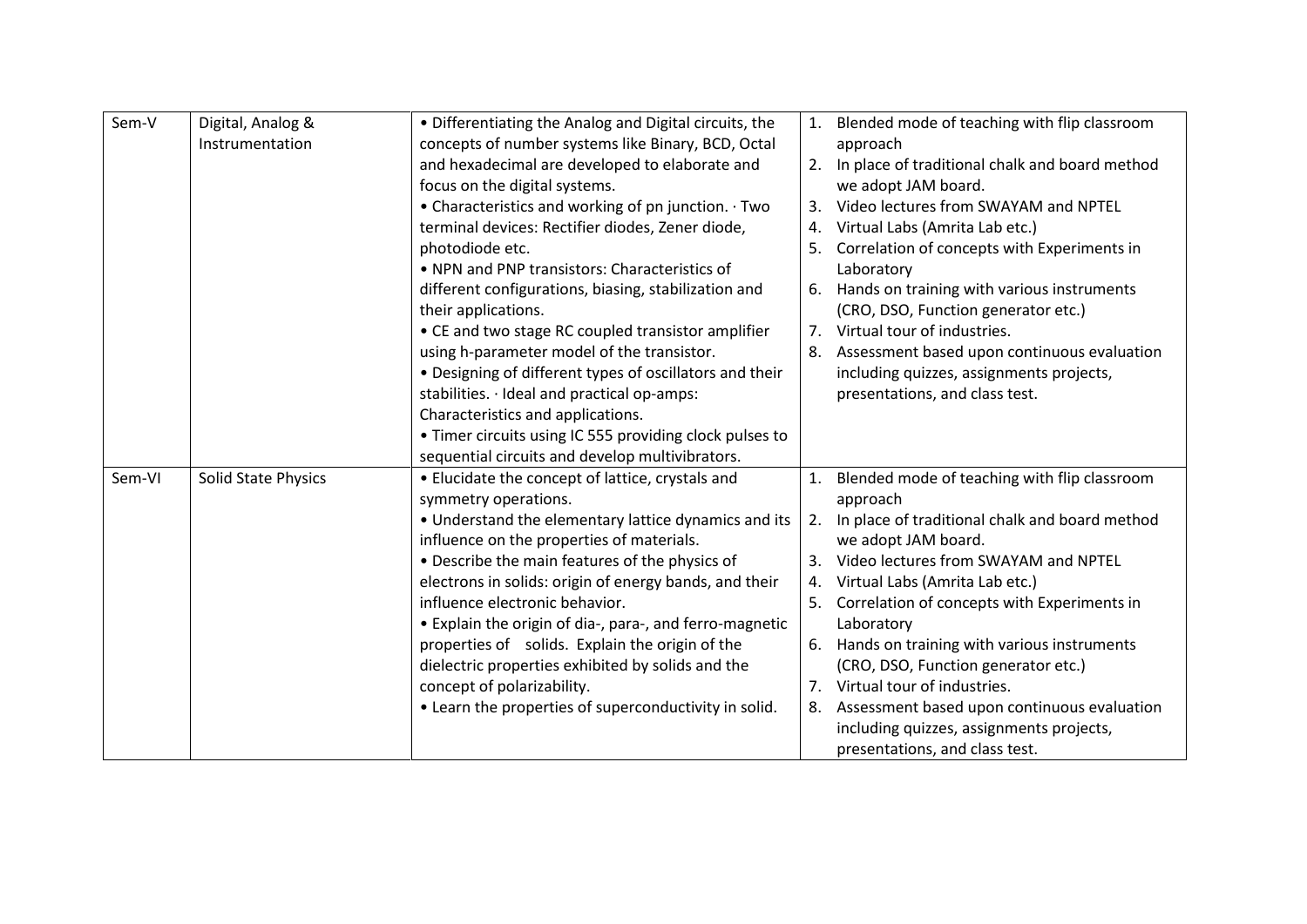# **Programme Specific Outcomes and Course Outcomes B.Sc. (Physical Sciences) Electronics**

## **Semester 1:**

| <b>Course Name</b>                                                                        | <b>Learning Outcomes</b>                                                                                                                                                           | <b>How Course Learning Outcomes Are Attained</b>                                                                                                                                                                                                                                   |
|-------------------------------------------------------------------------------------------|------------------------------------------------------------------------------------------------------------------------------------------------------------------------------------|------------------------------------------------------------------------------------------------------------------------------------------------------------------------------------------------------------------------------------------------------------------------------------|
| CC-1B: Network Analysis and Analog                                                        | CO1: To understand the concept of voltage and                                                                                                                                      | Blended mode of teaching with flip classroom                                                                                                                                                                                                                                       |
| Electronics                                                                               | current sources, Network theorems, Mesh and Node<br>Analysis.                                                                                                                      | approach<br>In place of traditional chalk and board method we<br>2.<br>adopt JAM board.                                                                                                                                                                                            |
|                                                                                           | CO2: To develop an understanding of the basic<br>operation and characteristics of different type of<br>diodes and familiarity with its working and<br>applications.                | Video lectures from SWAYAM and NPTEL<br>3.<br>Virtual Labs (Amrita Lab etc.)<br>4.<br>Correlation of concepts with Experiments in<br>5.<br>Laboratory<br>Hands on training with various instruments (CRO,<br>6.<br>DSO, Function generator etc.)<br>7. Virtual tour of industries. |
| CO3: Become familiar with Half-wave, Full-wave<br>calculate ripple factor and efficiency. | center tapped and bridge rectifiers. To be able to                                                                                                                                 | Assessment based upon continuous evaluation<br>8.<br>including quizzes, assignments projects,<br>presentations, and class test.                                                                                                                                                    |
|                                                                                           | CO4: To be able to recognize and explain the<br>characteristics of a PNP or NPN transistor.                                                                                        |                                                                                                                                                                                                                                                                                    |
|                                                                                           | CO5: Become familiar with the load-line analysis of<br>the BJT configurations and understand the hybrid<br>model (h- parameters) of the BJT transistors.                           |                                                                                                                                                                                                                                                                                    |
|                                                                                           | CO6: To be able to perform small signal analysis of<br>Amplifier and understand its classification.<br>CO7: To be able to perform analysis of two stages R-C<br>coupled Amplifier. |                                                                                                                                                                                                                                                                                    |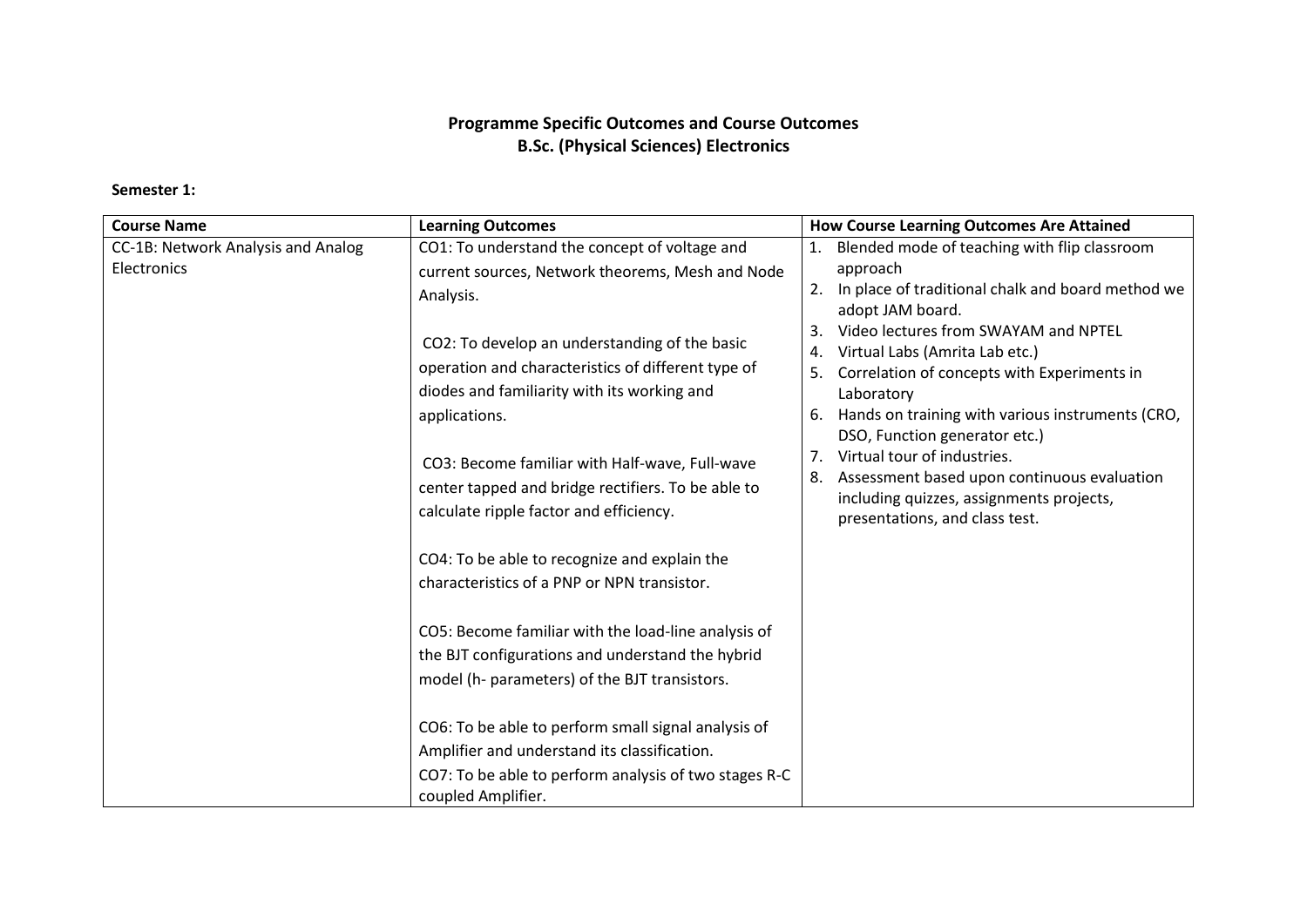| CO8: To understand the concept of positive and<br>negative feedback along with applications of each<br>type of feedback and the working of Oscillators. |  |
|---------------------------------------------------------------------------------------------------------------------------------------------------------|--|
| CO9: To become familiar with construction, working<br>and characteristics of JFET and UJT                                                               |  |

#### **Semester 2:**

| <b>Course Name</b>                   | <b>Learning Outcomes</b>                              | <b>How Course Learning Outcomes Are Attained</b>       |
|--------------------------------------|-------------------------------------------------------|--------------------------------------------------------|
| CC-2B: Linear and Digital Integrated | CO1: To understand Op-Amp basics and its various      | Blended mode of teaching with flip classroom           |
| <b>Circuits</b>                      | applications.                                         | approach                                               |
|                                      |                                                       | In place of traditional chalk and board method we      |
|                                      | CO2: To become familiar with number systems and       | adopt JAM board.                                       |
|                                      | codes, Logic Gates, Boolean Algebra Theorems.         | Video lectures from SWAYAM and NPTEL<br>3.             |
|                                      |                                                       | Virtual Labs (Amrita Lab etc.)<br>4.                   |
|                                      | CO3: To understand the minimization techniques for    | 5. Correlation of concepts with Experiments in         |
|                                      | designing a simplified logic circuit.                 | Laboratory                                             |
|                                      |                                                       | Hands on training with various instruments (CRO,<br>6. |
|                                      | CO4: To design a half Adder, Full Adder, Half-        | DSO, Function generator etc.)                          |
|                                      | Subtractor, Full Subtractor.                          | Virtual tour of industries.                            |
|                                      |                                                       | Assessment based upon continuous evaluation<br>8.      |
|                                      | CO5: To understand the working of Data processing     | including quizzes, assignments projects,               |
|                                      | circuits Multiplexers, DE multiplexers, Decoders,     | presentations, and class test.                         |
|                                      | Encoders.                                             |                                                        |
|                                      |                                                       |                                                        |
|                                      | CO6: To become familiar with the working of flip-flop |                                                        |
|                                      | circuits, its working and applications                |                                                        |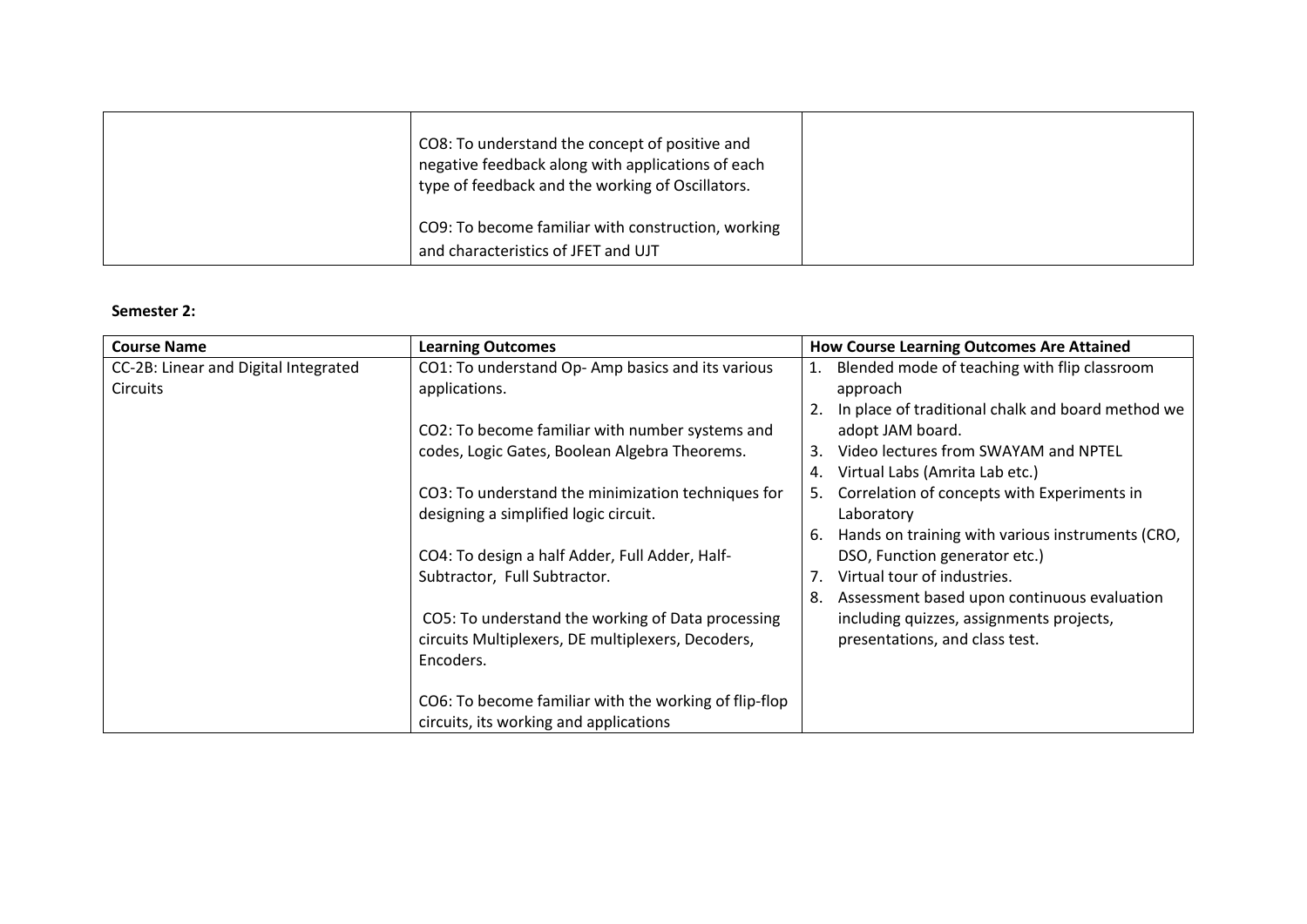#### **Semester 3:**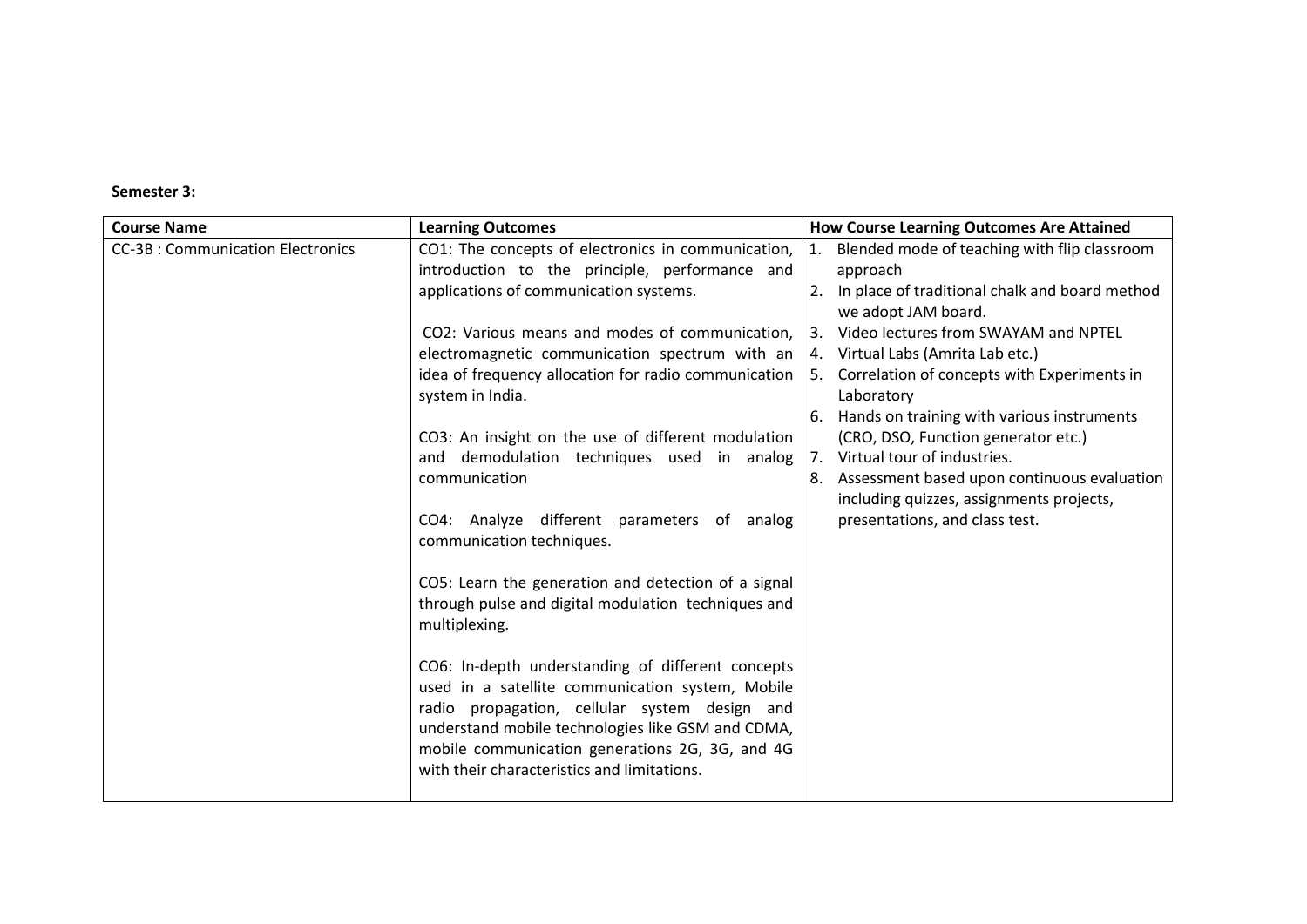| <b>SEC: Electrical Circuits and Network Skills</b> | CO1: Demonstrate good comprehension of basic<br>principles of electricity including ideas about voltage,                                                                         | 1. Blended mode of teaching with flip classroom<br>approach                          |
|----------------------------------------------------|----------------------------------------------------------------------------------------------------------------------------------------------------------------------------------|--------------------------------------------------------------------------------------|
|                                                    | current and resistance.                                                                                                                                                          | 2. In place of traditional chalk and board method<br>we adopt JAM board.             |
|                                                    | CO2: Develop the capacity to analyze and evaluate                                                                                                                                | 3. Video lectures from SWAYAM and NPTEL                                              |
|                                                    | schematics of power efficient electrical circuits while                                                                                                                          | 4. Virtual Labs (Amrita Lab etc.)                                                    |
|                                                    | demonstrating insight into tracking of                                                                                                                                           | Correlation of concepts with Experiments in                                          |
|                                                    | interconnections within elements while identifying                                                                                                                               | Laboratory                                                                           |
|                                                    | current flow and voltage drop.                                                                                                                                                   | 6. Hands on training with various instruments<br>(CRO, DSO, Function generator etc.) |
|                                                    | CO3: Gain knowledge about generators,                                                                                                                                            | 7. Virtual tour of industries.                                                       |
|                                                    | transformers and electric motors. The knowledge                                                                                                                                  | 8. Assessment based upon continuous evaluation                                       |
|                                                    | would include to interfacing aspects and consumer                                                                                                                                | including quizzes, assignments projects,                                             |
|                                                    | defined control of speed and power.                                                                                                                                              | presentations, and class test.                                                       |
|                                                    | CO4: Acquire capacity to work theoretically and<br>practically with solid-state devices.                                                                                         |                                                                                      |
|                                                    | CO5: Delve into practical aspects related to electrical<br>wiring like various types of conductors and cables,<br>wiring-Star and delta connections, voltage drop and<br>losses. |                                                                                      |
|                                                    | CO6: Measure current, voltage, power in DC and AC<br>circuits acquire proficiency in fabrication of regulated<br>power supply.                                                   |                                                                                      |
|                                                    | CO7: Develop capacity to identify and suggest types<br>and sizes of solid and stranded cables, conduit<br>lengths, cable trays, splices, crimps, terminal blocks                 |                                                                                      |
|                                                    | and solder.                                                                                                                                                                      |                                                                                      |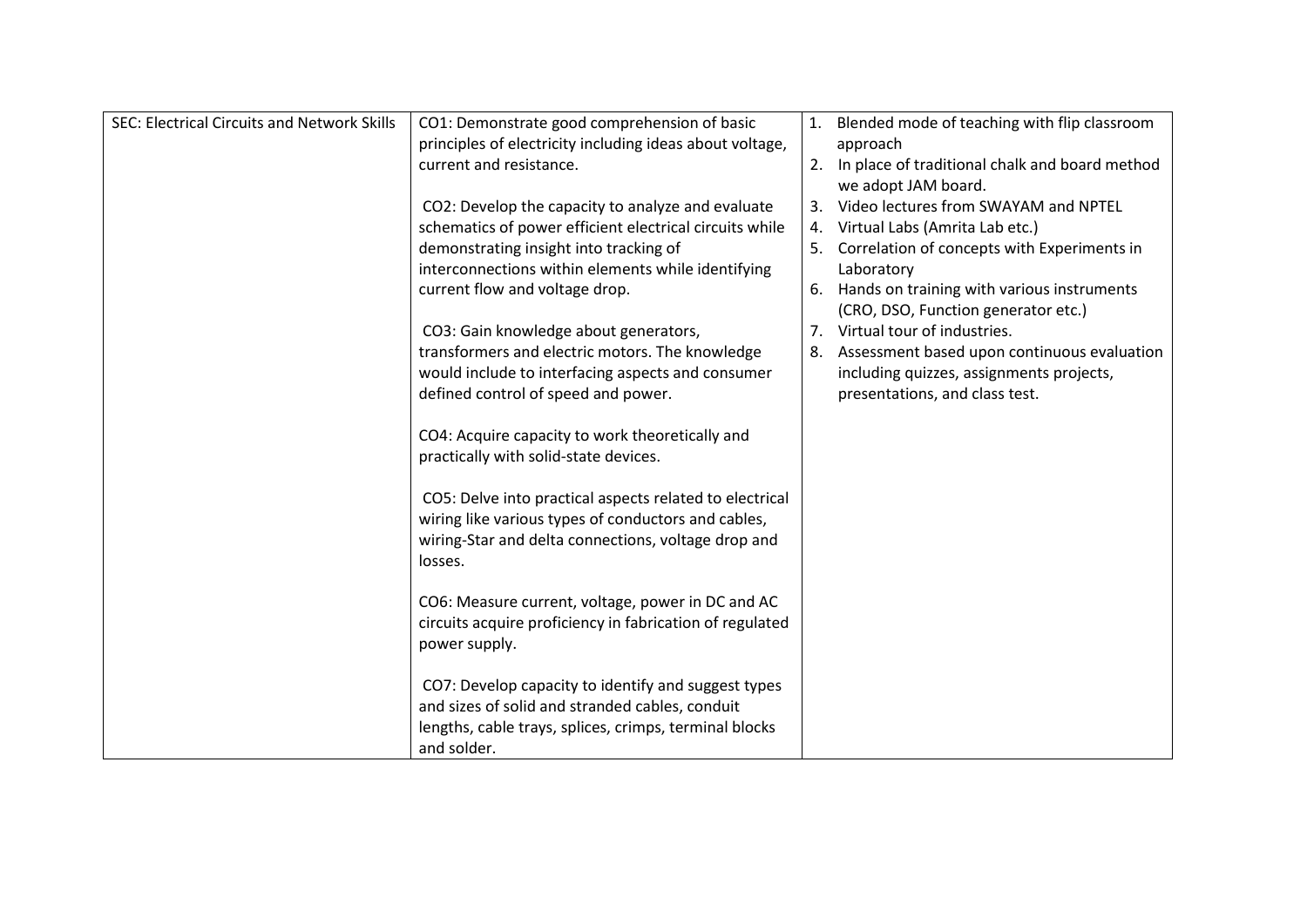#### **Semester 4:**

| <b>Course Name</b>        | <b>Learning Outcomes</b>                            | <b>How Course Learning Outcomes Are Attained</b>     |
|---------------------------|-----------------------------------------------------|------------------------------------------------------|
| CC-4B: Microprocessor and | CO1: Designing and developing embedded systems.     | Blended mode of teaching with flip classroom<br>1.   |
| Microcontroller           |                                                     | approach                                             |
|                           | CO2: Major components that constitute an embedded   | In place of traditional chalk and board method<br>2. |
|                           | system.                                             | we adopt JAM board.                                  |
|                           |                                                     | Video lectures from SWAYAM and NPTEL<br>3.           |
|                           | CO3: The architecture of a 8085 Microprocessor.     | Virtual Labs (Amrita Lab etc.)<br>4.                 |
|                           |                                                     | Correlation of concepts with Experiments in          |
|                           | CO4: Assembly language programming essentials       | Laboratory                                           |
|                           | CO5: A microcontroller, microcomputer embedded      | Hands on training with various instruments<br>6.     |
|                           | system.                                             | (CRO, DSO, Function generator etc.)                  |
|                           |                                                     | Virtual tour of industries.<br>7.                    |
|                           | CO6: The architecture of a 8051 microcontroller and | Assessment based upon continuous evaluation<br>8.    |
|                           | concepts like I/O operations,<br>its<br>interrupts, | including quizzes, assignments projects,             |
|                           | programming of timers and counters.                 | presentations, and class test.                       |
|                           |                                                     |                                                      |
|                           | Interfacing of 8051 microcontroller<br>CO7:<br>with |                                                      |
|                           | peripherals                                         |                                                      |
|                           |                                                     |                                                      |
|                           | CO8: Implementing small programs to solve well-     |                                                      |
|                           | defined problems on an embedded platform.           |                                                      |

#### **Semester 5:**

| <b>Course Name</b>                   | <b>Learning Outcomes</b>                                                                                  | How Course Learning Outcomes are attained      |  |
|--------------------------------------|-----------------------------------------------------------------------------------------------------------|------------------------------------------------|--|
| <b>DSE-1B: Semiconductor Devices</b> | CO1: Learn to distinguish between single crystal, $\vert$ 1. Blended mode of teaching with flip classroom |                                                |  |
| Fabrication                          | polycrystalline and amorphous materials based on                                                          | approach                                       |  |
|                                      | their structural morphology and learn about the $\vert$ 2.                                                | In place of traditional chalk and board method |  |
|                                      | growth of single crystals of silicon, using Czocharalski                                                  | we adopt JAM board.                            |  |
|                                      | technique, on which a present day electronics and IT $\vert$ 3.                                           | Video lectures from SWAYAM and NPTEL           |  |
|                                      | revolution is based.                                                                                      | 4. Virtual Labs (Amrita Lab etc.)              |  |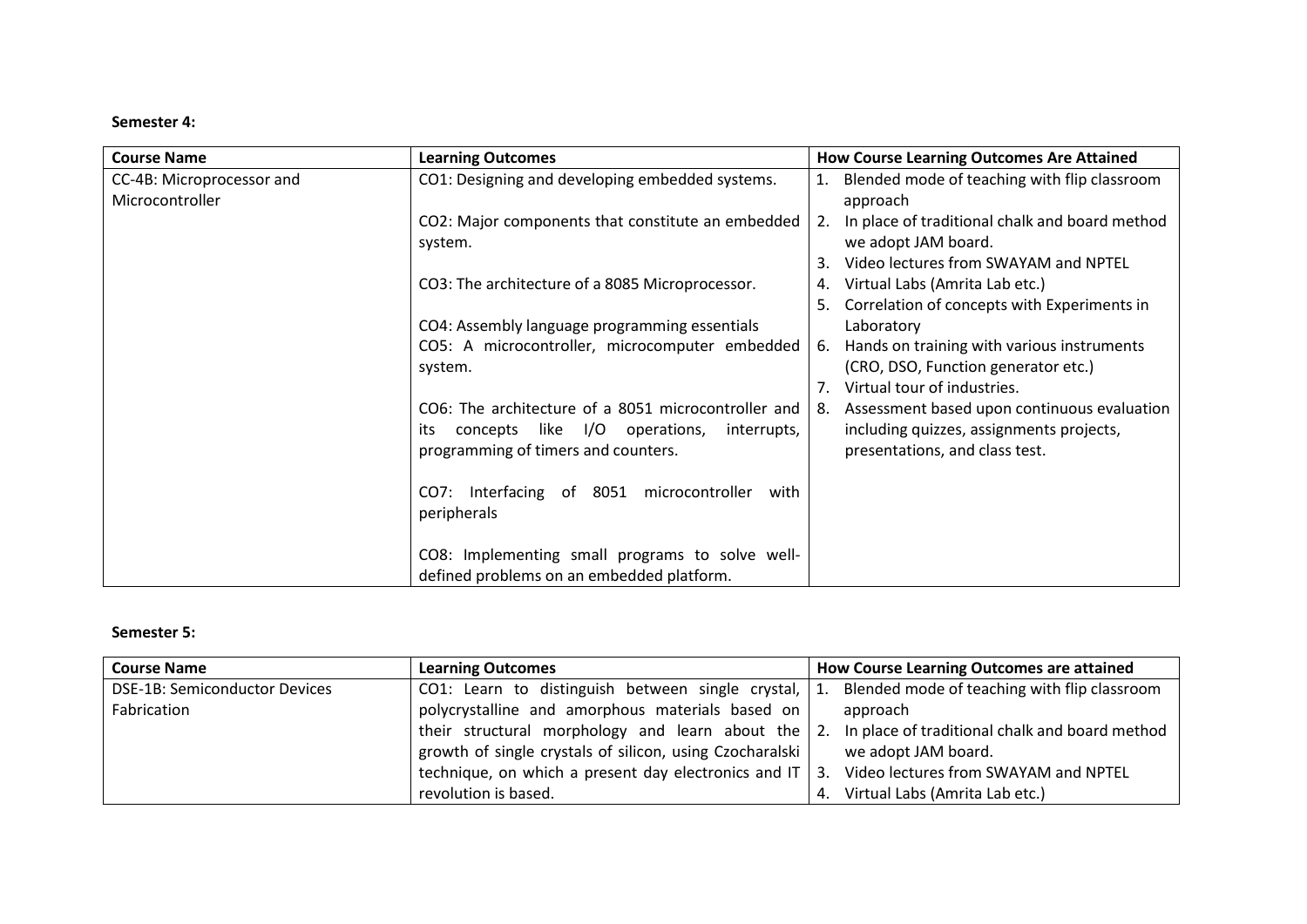| CO2: Students will understand about the various<br>techniques of thin film growth and processes.<br>CO3: Gain knowledge about characteristics of<br>semiconductor devices (p-n junction diode, MOS,<br>MOSFET, TUNNEL diode)<br>CO4: Understanding of characteristics of Volatile and<br>Non Volatile memory element and their classifications.<br>CO5: Appreciate the various VLSI fabrication | 5. Correlation of concepts with Experiments in<br>Laboratory<br>6. Hands on training with various instruments<br>(CRO, DSO, Function generator etc.)<br>  7. Virtual tour of industries.<br>8. Assessment based upon continuous evaluation<br>including quizzes, assignments projects,<br>presentations, and class test. |
|-------------------------------------------------------------------------------------------------------------------------------------------------------------------------------------------------------------------------------------------------------------------------------------------------------------------------------------------------------------------------------------------------|--------------------------------------------------------------------------------------------------------------------------------------------------------------------------------------------------------------------------------------------------------------------------------------------------------------------------|
| technologies and learn to design the basic fabrication<br>process of R, C, P-N Junction diode, BJT, JFET, MESFET,<br>MOS, NMOS, PMOS and CMOS technology.<br>CO6: Gain basic knowledge on overview of MEMS<br>(Microelectromechanical System)                                                                                                                                                   |                                                                                                                                                                                                                                                                                                                          |
| CO7: MEMS based transducers.                                                                                                                                                                                                                                                                                                                                                                    |                                                                                                                                                                                                                                                                                                                          |

### **Semester 6:**

| <b>Course Name</b>                 | <b>Learning Outcomes</b>                                                                                  | How Course Learning Outcomes are attained    |  |
|------------------------------------|-----------------------------------------------------------------------------------------------------------|----------------------------------------------|--|
| DSE-2B: Photonic devices and Power | understanding<br>Develop<br>-of<br>application of $\vert$ 1.<br>CO1:                                      | Blended mode of teaching with flip classroom |  |
| Electronics                        | fundamental laws of physics in such optoelectronics                                                       | approach                                     |  |
|                                    | areas as telecommunications and power electronics for $\vert$ 2.                                          | In place of traditional chalk and board      |  |
|                                    | automation in industries.                                                                                 | method we adopt JAM board.                   |  |
|                                    |                                                                                                           | Video lectures from SWAYAM and NPTEL<br>3.   |  |
|                                    | CO2: Acquire essential laboratory skills in designing $ 4$ .                                              | Virtual Labs (Amrita Lab etc.)               |  |
|                                    | experiments, assembling standard optical tools for $\vert$ 5. Correlation of concepts with Experiments in |                                              |  |